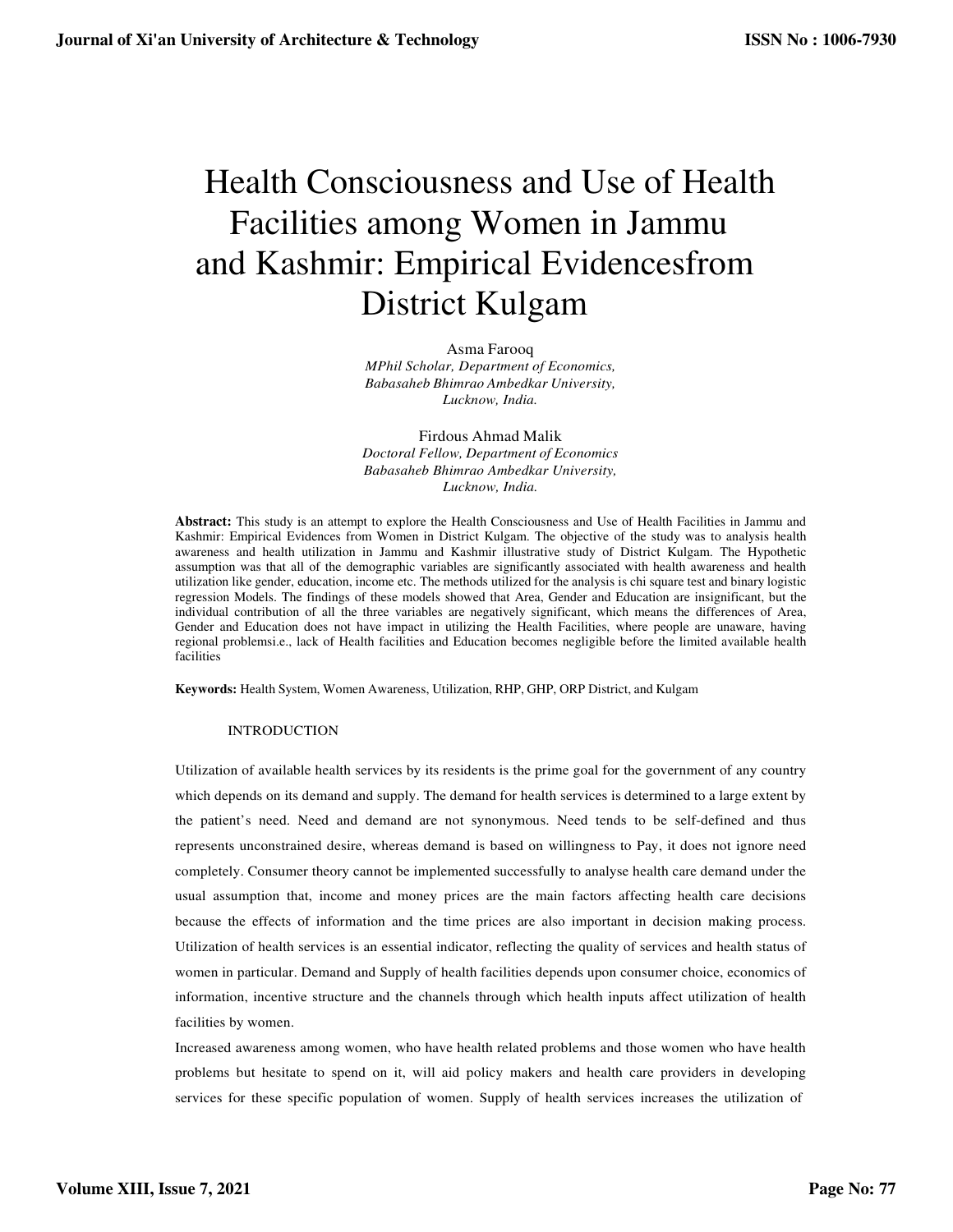health services. In the previous chapter, factors were discussed in the form of availability of health facilities which represent the supply conditions of health facilities in Kulgam district. It is true that increase in utilization of health services results in better health status of women. If there is any constraint from demand or supply of both sides, it results in low utilization of health services and health of women is adversely affected.It is true that some more factors that affect the health status of women include: age of marriage, age of women at child birth, understanding about own body and its requirements, lifestyle, socio-cultural trends, economic development, environmental pollution, technological development, government policies etc. utilization of health services at the time of motherhood which is not a health problem but requires some medical services like vaccination, ANC, delivery, PNC etc. are dependent on the culture and tradition of society of which they are an important part. There is need to improve the health of women in general. In Kulgam district, there still exists the 'carelessness' and 'shyness' especially involving certain parts of the body and women are not habitual to utilize health facilities other than related to motherhood.

### LITERATURE REVIEW

Spatial Pattern of Health and Health Care Facilities in District Anantnag of South Kashmir (J&K, India) - A Geo Medical Analysis". The study was carried out across four altitudinal zones (Zone A, Zone B, Zone C and Zone D) among different medical blocks. In his study he uses Kendal's ranking coefficient method and the result found was that there is a greater variation in the distribution of health care amenities and intensity of diseases across different altitudinal zones. The impact of this regional disparity was reflected in the intensity of diseases which was found corresponding with the availability of health care facilities. Due to these imbalances in the availability of health care facilities and incidence of diseases in different altitudinal zones, therefore there should be a proper coordination between availability of health care facilities and disease intensity in order to formulate a successful plan for improvement in the existing health care delivery system in the study area. (SherazA.lone and Manzor A. wani in (2017).Health Care Services of Jammu and Kashmir: A study Hospitals ofJammu and Kashmir", studied that safe and good healthcare service for good health of people is the sign of progress and growth of nation. The Government hospitals make the health care possible with an ease and relatively manageable manner particularly for those who could not afford to pay the bills of private hospitals. Her study shows a good level of satisfaction of services as reflected from the survey of the hospitals. However, the Poor condition of Government hospitals, the negligence of doctors there, lack of beds, lack of hygiene makes it worse and the patient's family is nearly afraid of admitting their patients in Government hospitals. The study although reflects the positive and satisfactory level of patients with regard to the basic parameters of health and care, still defines about the improvement in the hygienic and infrastructure level of hospitals. Her suggestion is that Government must take measures to ensure that the hospitals not only provide cost effective treatment but also provide better care and facilities to the ailing patients. (IrmJalaliBodha (2017)

In a research article "Health status of the Indian women- a brief report" given by Raju Kowsalya and Shanmugam Manoharan in 2017 states that the poor nutrition and unawareness on the utilization of health facilities during their childhood and reproductive age are the major factors responsible for the high maternal mortality. Healthy lifestyle and high intake of nutritious food can provide good health throughout life to the humans. A good health is a key criterion, which contributes to human wellbeing and economic growth. Proper nutrition for women would help them to serve as productive members of the society to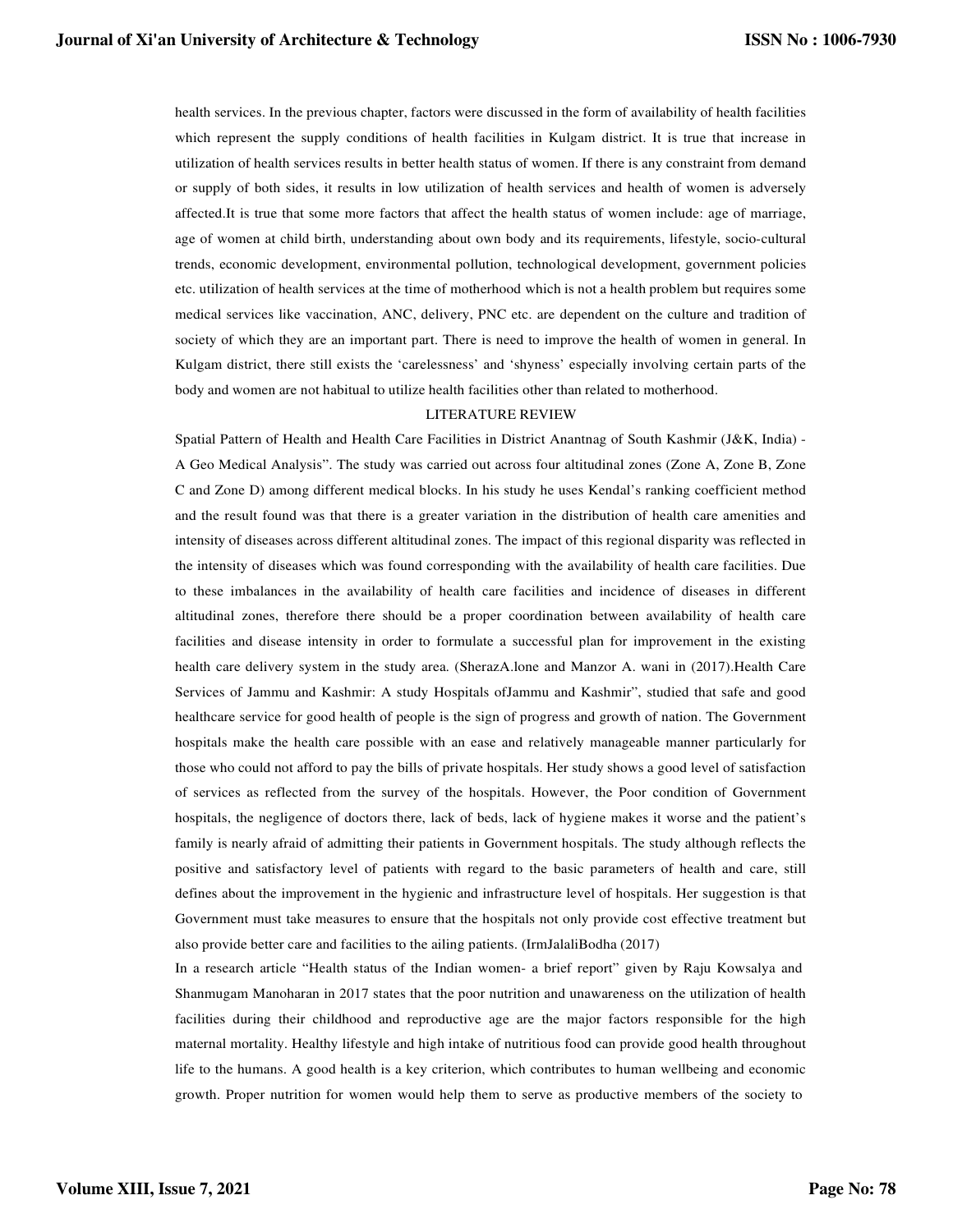develop the consequent health generations. The government should take necessary and compulsory policies to improve the literacy rate and quality education as well as to provide adequate employment opportunities for women, which might explore positive impact on the women's health concerns. The author also suggests that the government can improve the health status of women by strengthening and expanding essential health services as well as by frequent counselling on safe sex, awareness on educational and nutritional needs and gender-based violence.

Women's Use of Healthcare Services and Their Perspective on Healthcare Utilization during Pregnancy and Childbirth in a Small Village in Northern India", examines women's perspectives and utilization of health care services during pregnancy and childbirth. He examined that Women in rural India have little access to health care resources. His study showed that lack of educational resources, distance, cost and transportation, cultural, religious, and family influences all had an impact on women utilizing healthcare services. (Joyce A. Bredesen, (2013). A Cross Sectional Study to identify the existing gaps in implementation Indian Public Health Standards in Primary Health Centres of South Kashmir" they analysed the data of Primary Health Centres of South Kashmir and find the gap which was existing in the Primary Health Centres of south Kashmir through implementation of recommendations of Indian Public Health Standards. A cross sectional study was conducted in randomly selected PHCs of 5 districts of South Kashmir. Checklist from IPHS draft was used to interview in-charge medical officers of the Primary Health Centres. There was shortage of essential human resources, especially medical officer (MBBS) and laboratory technicians in PHCs. Wide gap was found in availability of various services especially in terms of availability of diagnostic facilities and services for health promotion and disease prevention and monitoring of sub-centres affiliated with concerned Primary health Centres*.* In the end the author suggested that, the gap which was identified should be addressed on priority bases and services at PHCs should be enhanced through adequate manpower and infrastructure. (Dr. Ghulam Hassan Khatana and Dr. S.M. Salim Khan (2016).The poor health status of women in general, particularly in the laggard states, still remains a matter of grave concern. Poverty, unemployment and wide spread gender discrimination have remained core impediments to women's general well-being. Recent revelation of the census report on rapidly declining gender ratio further points to the seriousness of the situation. Presently the health care system, both in the government and nongovernment sector is not generally sensitive to specific health needs of women. Apart from providing the usual antenatal and post-natal care, we need to sensitize and train all categories of health profession to respond to women's health needs with greater empathy. A healthy and disciplined dialogue between indigenous systems of medicine and the western system is also necessary to ensure a more holistic approach to women's health. (The Voluntary Health Association of India (2001).

An Exploratory Analysis of Public Healthcare Data: A Case Study of Jammu & Kashmir State" conducted an exploratory secondary data analysis of facility level data of Jammu and Kashmir. They analysed data to identify various patterns by exploring the structure of public healthcare institutions prevalent in Jammu and Kashmir along with the distribution of patients in different districts. In their study they found that there is a high variation and significant differences among districts in the distribution of healthcare facility. Instead of these significant relationships among public healthcare institutions which are available in each district of Jammu and Kashmir and also, they observed that there is significant distribution of healthcare but distribution pattern still is not uniform. Lastly, they concluded by recommended suggestions for the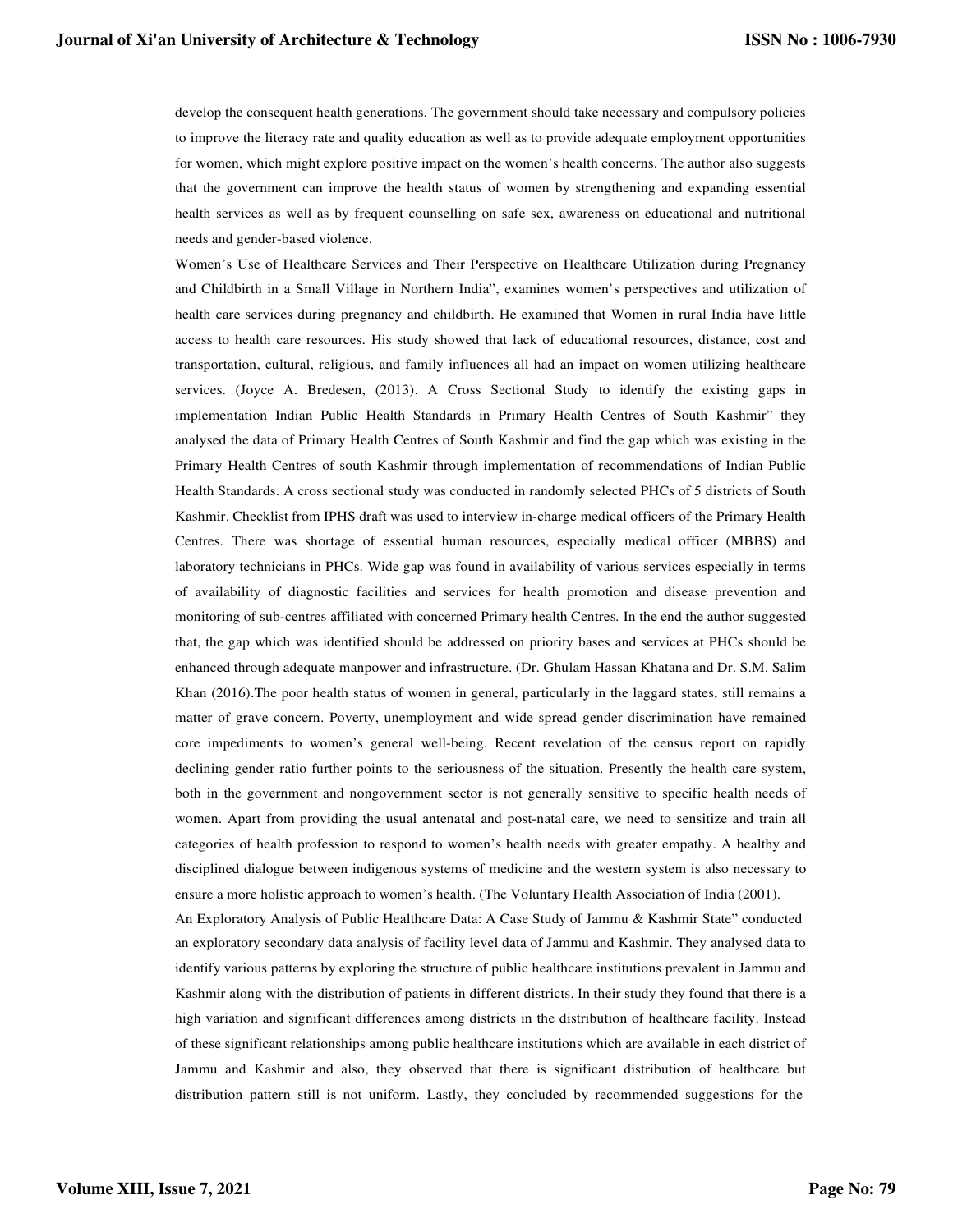improvement of patient services and overall performance of public healthcare institution. (Anand Sharma, VibhakarMansotra and Sourabh Shastri (2015)

Gender, Health and Availability of Health Services in Jammu and Kashmir" concluded that in spite of the widespread agreement on the importance of health in general and women's health in particular, many people, most of them women are deprived of this privilege. Gender discrimination is found in many aspects of health such as; declining female population, higher female IMR, low consumption of protein rich diet by women, suffer from malnutrition, anaemia, diabetes, goiter and asthma. In addition to this woman are vulnerable to reproductive tract infections and problems related to menstruation. Despite the fact that State government in collaboration with Central government has introduced so many programmes and policies but it has failed to deliver what it promised for providing health care facilities to all, especially women. Though there has been substantial expansion of healthcare infrastructure and facilities by the state government along the private sector, but it has been unable to fulfil the growing demand owing to several factors viz., topography, armed conflict, deficit of healthcare infrastructure in terms of both quality and quantity. The general health problems of women are aggravated further by the ongoing conflict in the state as they become victims of direct or indirect violence. There is therefore need for further expansion of healthcare infrastructure keeping in mind the gender specific health needs not only in terms of quantity but also in quality by government as well as by private sector. He further discussed that involvement of the third sector, i.e., non-governmental organisations is also very important in generating awareness among masses regarding the importance of women's health, highlighting gender specific health problems and assisting people especially women how to make full use of healthcare facilities so as to achieve the value of 'being healthy' because health is what the Noble Laureate Amartya Sen has called "an important condition of human life and a critically significant constituent of human capabilities that we have reason to value. (Fayaz Ahmad Bhat et al. (2014).

#### METHODOLOGY OF THE STUDY

This study is descriptive cum exploratory. The study is based on mixed method. The investigator throw light on some determinants of women's health status such as age, area, education, household size, marital status, education and awareness of women regarding government availability and utilization of health facilities in Kulgam district of Jammu and Kashmir. The present study is based mainly on both primary data. The secondary data is taken from

However, in collection of primary data, multi-stage-cum-stratified random sampling method has been used. The interview schedule was developed to collect the primary data in which 100 samples were taken. Among 100 samples, 50 samples were taken from women and 50 samples from men respondents within the age group of 15-49 years for women and in men within the age group of 15-54 years were collected, who are the users of the available health facilities. Moreover, Multi Stage Cluster sampling method was used for data collection. The Study area was divided into 5 clusters which were sub divided into 10 sub clusters. The total of 100 samples were taken from 5 medical blocks of Kulgam district namely Kulgam, Quimoh, D.H.Pora, Qazigund and Yaripora. 20 samples were taken from each block. Which were further subdivided into rural and urban areas and 10 samples were taken from each area. The below figure 1.1 shows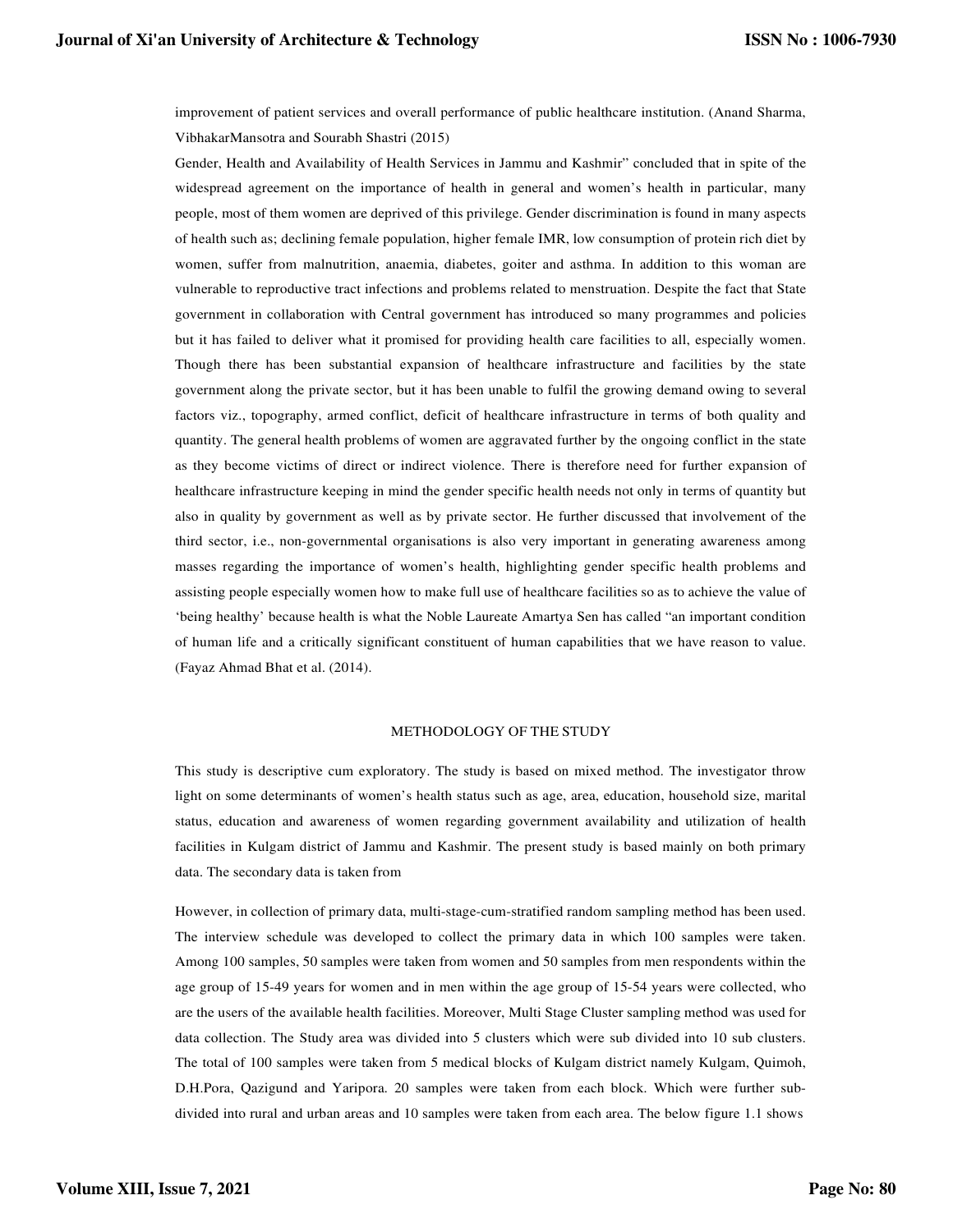clearly the whole areas of district Kulgam in which samples were collected. Methods Regression Modelling





## RESULTS AND DISCUSSIONS

### Health Profile of Respondents inDistrictKulgam

The data which was collected during survey shows health problems of reproductive aged Men and Women. In this chapter, the subsequent paragraphs show the health profile which represents utilization and nonutilization of health facilities, awareness and attitude about health facilities in district Kulgam. The data is collected from 5 Rural and 5 Urban areas of 5 medical blocks of Kulgam district by gender (men and women) and on basis of suffering from different health problems. Researcher had collected data from 100 households in which only one member is taken from each household. The total 100 respondents' responses are taken into consideration in which 50 are Men and 50 are Women. The researcher had collected data from the respondents on self-reported health problems by 100 ailing cases that are divided in three broad categories which are as follows

the three broad categories of health problems which are; Reproductive Health Problem (particularly seen in women), General Health Problem (which is for short duration period) and Other Health problem (which is for long duration period). The health problems which are Included in Reproductive Health Problems (RHPs) are as; white or any type of discharge, menstruation related problems, pregnancy complications, DNC/infertility/miscarriage, maternal malnutrition. Pregnancy is also included in this category but is not viewed as a health problem. It has been done to analyse the awareness and utilization of health facilities which are equally required in pregnancy and as well as in other RHPs. The General Health Problems (GHPs) includes problems which are of short duration like; gastro intestinal problem, febrile illnesses or fever of any type, diarrhoea, dysentery, cold, jaundice, accident/injuries/fractures, skin disease, eye ailment, disease of urinary system, headache, toothache, anaemic and undiagnosed health problems.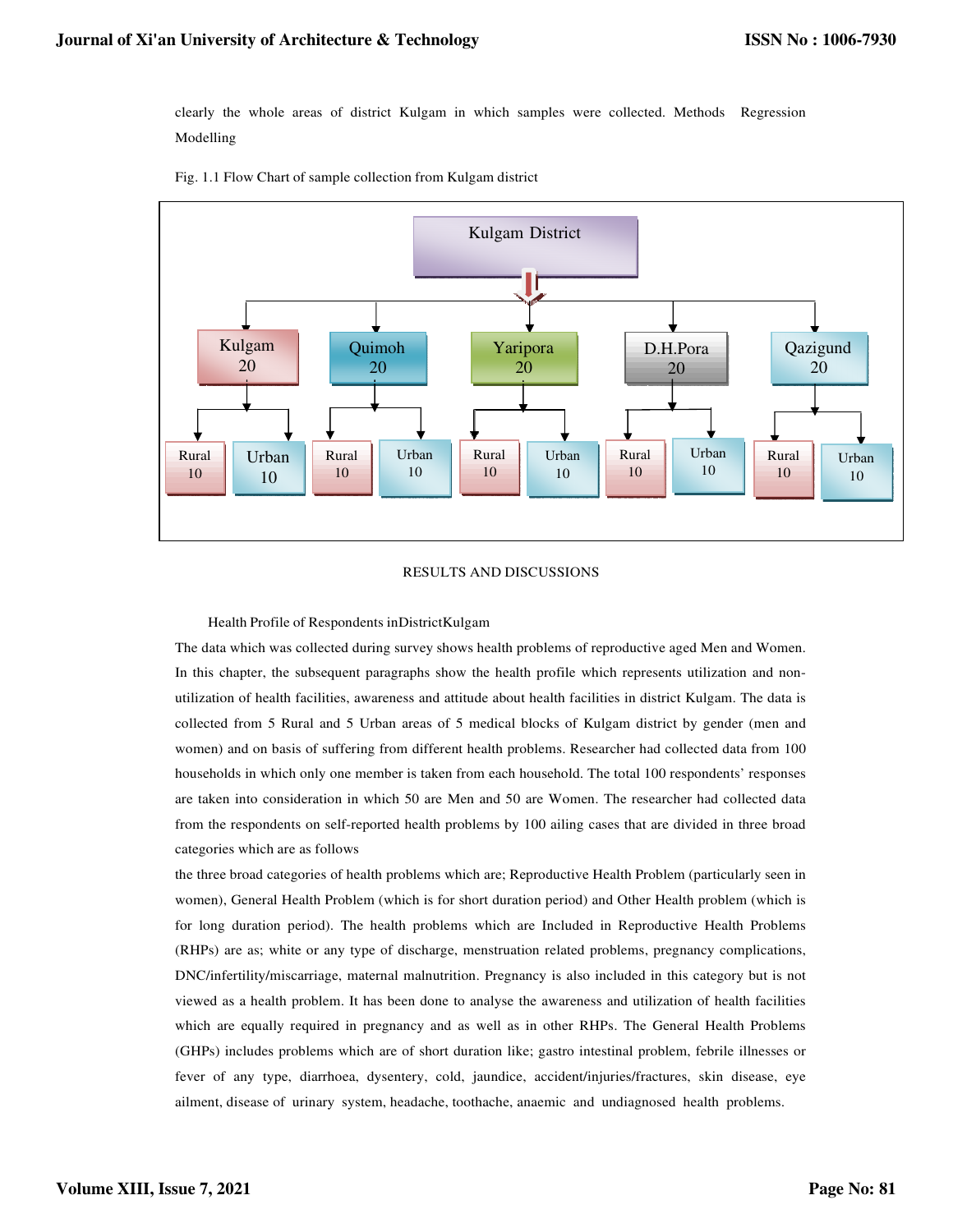Similarly in the category of Other Health Problems (OHPs), those ailments are considered which are of long duration such as; disease of joints and bones, diabetes mellitus, blood pressure, psychiatric disorder, tuberculosis, cardiovascular disease and respiratory disease. There are more than 50 cases where they have more than one health problem. Out of total 100 respondents 86 respondents are there who are suffering from health problems and 14 lefts are healthy.

## 1.4. 2 HYPOTHESIS TESTING

Association between Area and utilization/non-utilization of health facilities for different categories of Health Problems.

Core Hypothesis: Women do not utilize much and do not have much awareness regarding the public health service.

1. H0: There is no difference between Area and awareness of RHP treatment amongwomen. H1: Area and RHP disease are associated with each other.

- 2. H0: There is no difference between area and awareness of GHP among women. H1: Area and GHP disease are associated with each other.
- 3. H0: There is no difference between area and awareness of RHP among women. H1: Area and RHP disease are associated with each other.

Association between gender (Male and Female) and utilization/non-utilization of health facilities for different categories of health problems

- 4 H0: There is no difference between gender (Male and Female) with respect to awareness in Utilisation/non-utilisation of health facilities for RHP. H1: Gender and RHP disease are associated with each other
- 5. H0: There is no difference between gender (Male and Female) with respect to awareness in Utilisation/non-utilisation of health facilities for GHP.
- H1: Gender and GHP disease are associated with each other.
	- 6. H0: There is no difference between gender (Male and Female) with respect to awareness in Utilisation/non-utilisation of health facilities for OHP. H1: Gender and OHP disease are associated with each other

Association between Education and utilization/non-utilization of health facilities.

- 7. H0: There is no difference between education and awareness of RHP disease among women H1: Education and RHP are associated with each other
- 8. H0: There is no difference between education and awareness of GHP disease among women H1: Education and GHP are associated with each other
- 9. H0: There is no difference between education and awareness of OHP disease among women H1: Education and OHP are associated with each other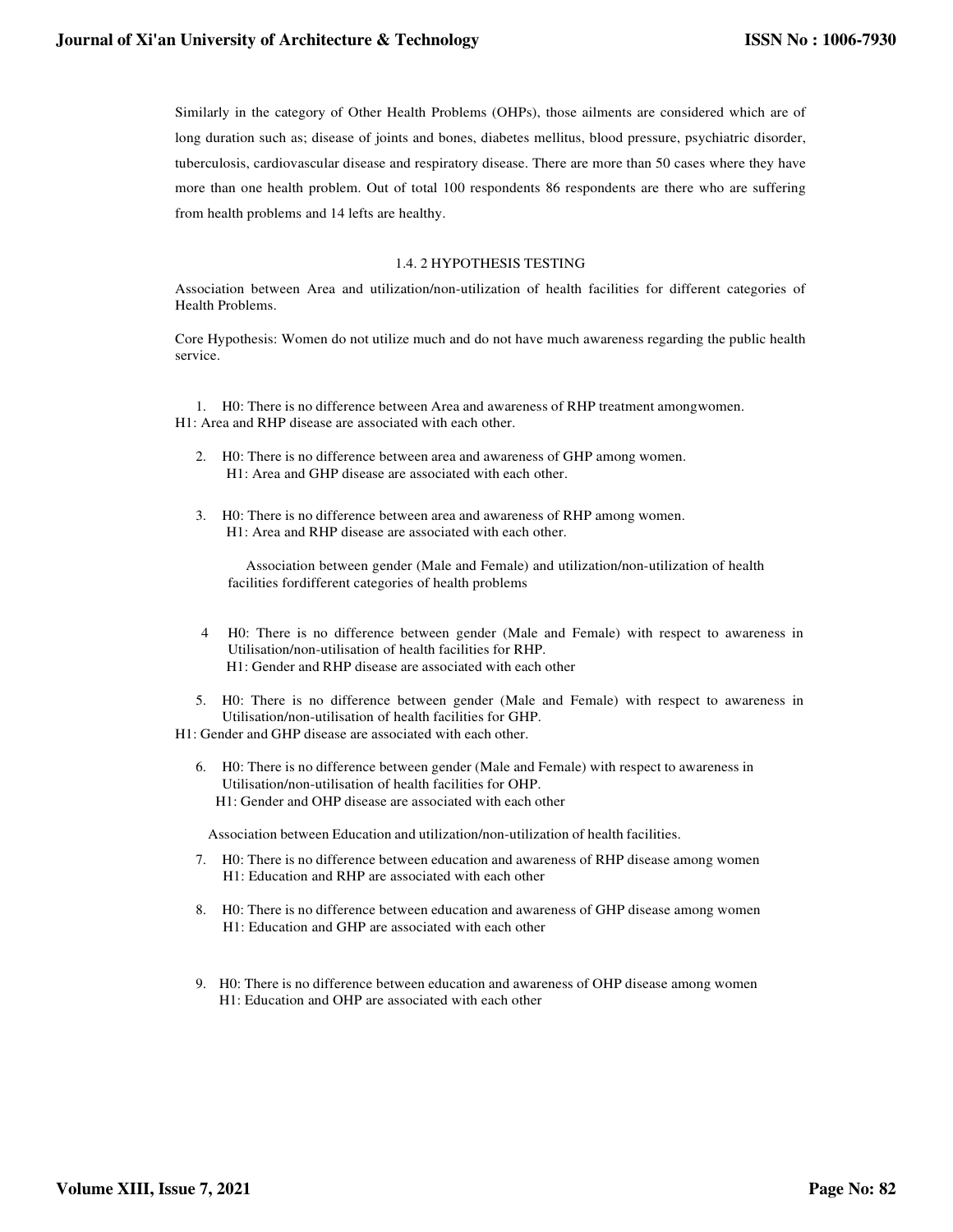| S. No            | Variable   | Pearson chi <sub>2</sub> | DF           | Pr    | Results |  |  |
|------------------|------------|--------------------------|--------------|-------|---------|--|--|
|                  |            |                          |              |       |         |  |  |
| Area             |            |                          |              |       |         |  |  |
| 1.               | <b>RHP</b> | 1.5069                   | 1            | 0.220 | Accept  |  |  |
| 2.               | <b>GHP</b> | 10.5090                  | 1            | 0.001 | Reject  |  |  |
| 3.               | OHP        | 1.9992                   | $\mathbf{1}$ | 0.157 | Accept  |  |  |
| Gender           |            |                          |              |       |         |  |  |
| 4.               | <b>RHP</b> | 26.5823                  | $\mathbf{1}$ | 0.000 | Reject  |  |  |
| 5.               | <b>GHP</b> | 0.6568                   | $\mathbf{1}$ | 0.418 | Accept  |  |  |
| 6.               | OHP        | 6.8951                   | $\mathbf{1}$ | 0.009 | Reject  |  |  |
| <b>Education</b> |            |                          |              |       |         |  |  |
| 7.               | <b>RHP</b> | 4.6703                   | 5            | 0.457 | Accept  |  |  |
| 8.               | <b>GHP</b> | 4.9296                   | 5            | 0.425 | Accept  |  |  |
| 9.               | OHP        | 8.1682                   | 5            | 0.147 | Accept  |  |  |

Results of Chi Square Test

**Source:** Estimate from Field Survey

**Note**: Figures in Parenthesis Are Percentage of Total

- 1. From table given below, the tabulation of Area and RHP treatment taken by women in district Kulgam, with 1 degree of freedom at 0.05% level of significance, our tabulated value is 3.84 and calculated value is 1.5069 which is lesser than tabulated value (chi-square cal= $1.5069 <$  chisquare tab=3.84 df =1), therefore we accept null hypothesis which means that there is no difference of Area in utilizing RHP related services
- 2. From table given below, the tabulation of Area and RHP treatment taken by women in district Kulgam, with 1 degree of freedom at 0.05% level of significance, our tabulated value is 3.84 and calculated value is 10.9050 which is Greater than tabulated value (chi-square cal= $10.5090 >$  chisquare tab=3.84 df =1), therefore we reject null hypothesis which means there is a difference between area in utilizing GHP related services.
- 3. From table given below, the tabulation of Area and RHP treatment taken by women in district Kulgam, with 1 degree of freedom at 0.05% level of significance, our tabulated value is 3.84 and calculated value is 19992 which is lesser than tabulated value (chi-square cal=1.9992 ˂ chi-square tab=3.84 df =1), therefore we accept null hypothesis which means that there is no difference of area in utilizing OHP related services.
- 4. From table given below, the tabulation of Area and RHP treatment taken by women in district Kulgam, with 1 degree of freedom. The value of calculated chi-square has been estimated as 26.5823 and the tabulated value of chi-square at 0.05% level of significance is 3.84 (chi-square cal  $= 26.5823$  > chi-square tab = 3.84 df =1) which is greater than the calculated value of chi-square and is statistically significant. Thus, the null hypothesis has been rejected, showing that there is no statistically significant difference between gender and utilization of health facilities for RHP. It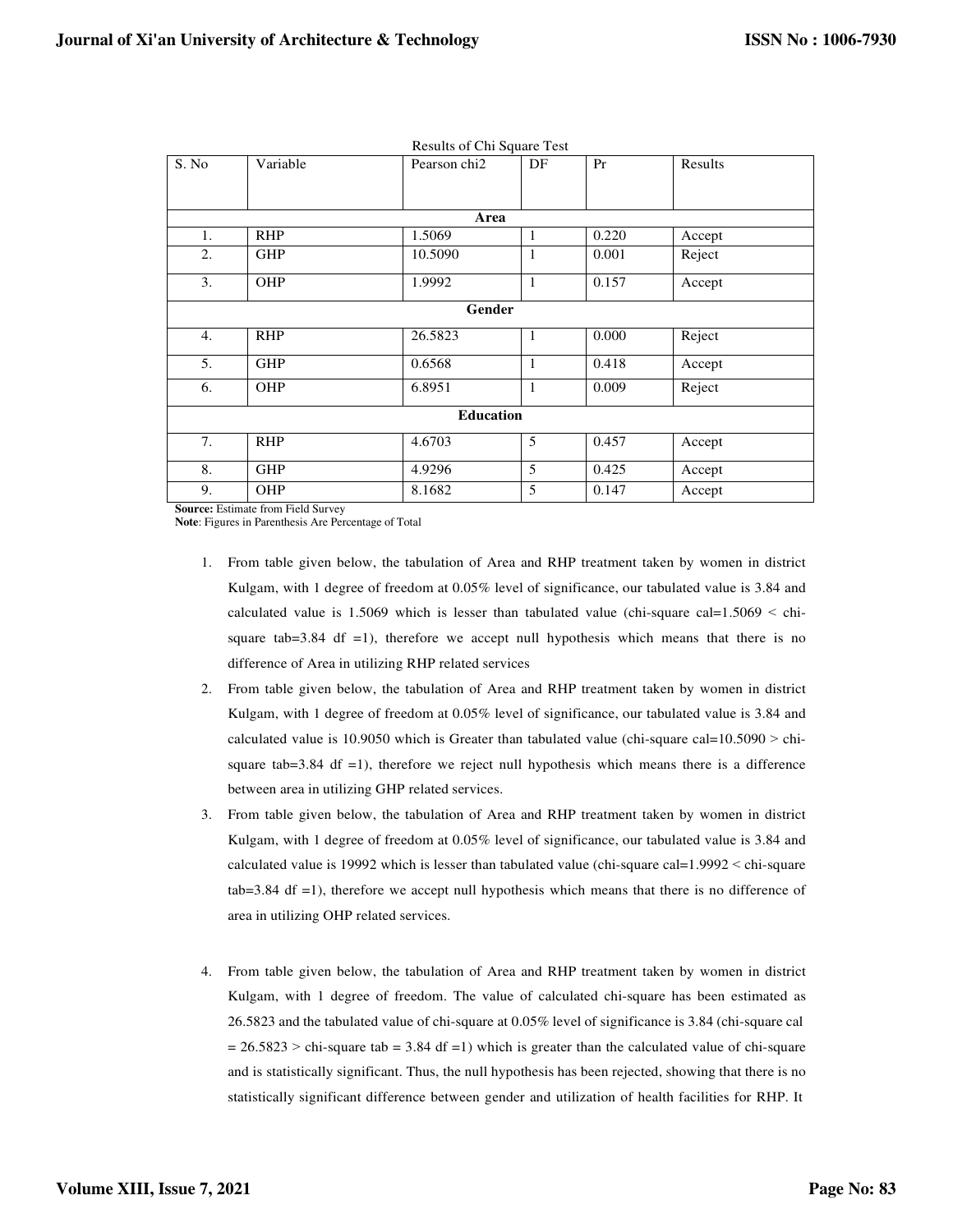has been found that gender has a significant effect on awareness of utilization of health facilities for RHP.

- 5. From table given below, the tabulation of Area and GHP treatment taken by women in district Kulgam, with 1 degree of freedom. The value of calculated chi-square has been estimated as 0.6568 and the tabulated value of chi-square at 0.05% level of significance is 3.84 (chi-square cal  $=0.6568<$  chi-square tab = 3.84 df = 1) which is lesser than the calculated value of chi-square and is statistically significant. Thus, the null hypothesis has been accepted, showing that there is no statistically significant difference between gender (Male and Female) with respect to utilization of health facilities. It has been found that gender has not a significant effect on utilization or nonutilization of health facilities for GHP.
- 6. From table given below, the tabulation of Area and RHP treatment taken by women in district Kulgam, with 1 degree of freedom. The value of calculated chi-square has been estimated as 6.8951 and the tabulated value of chi-square at 0.05% level of significance is 3.84 (chi-square cal  $= 6.8951$  > chi-square tab = 3.84 df = 1) which is greater than the calculated value of chi-square and is statistically significant. Thus, the null hypothesis has been rejected, showing that there is no statistically significant difference between gender and utilization of health facilities for OHP. It has been found that gender has a significant effect on awareness of utilization of health facilities for OHP.
- 7. From the table given below which shows tabulation of education and RHP treatment taken in district Kulgam, with 1 degree of freedom at 0.05% level of significance. Our tabulated value is 11.07 and calculated value is 4.6703 which is lesser than tabulated value (chi-square cal = 6.8951  $>$  chi-square tab = 11.07 df =1), therefore we accept null hypothesis which means that there is no difference between education in utilizing RHP related services.
- 8. From the table given below which shows tabulation of education and GHP treatment taken in district Kulgam, with 1 degree of freedom at 0.05% level of significance. Our tabulated value is 11.07 and calculated value is 4.9296 which is lesser than tabulated value (chi-square cal = 4.9296  $>$  chi-square tab = 11.07 df =1), therefore we accept null hypothesis which means that there is no difference between education in utilizing GHP related services.
- 9. From the table given below which shows tabulation of education and OHP treatment taken in district Kulgam, with 1 degree of freedom at 0.05% level of significance. Our tabulated value is 11.07 and calculated value is 8.1682 which is lesser than tabulated value (chi-square cal = 8.1682  $>$  chi-square tab = 11.07 df =1), therefore we accept null hypothesis which means that there is no difference between education in utilizing RHP related services.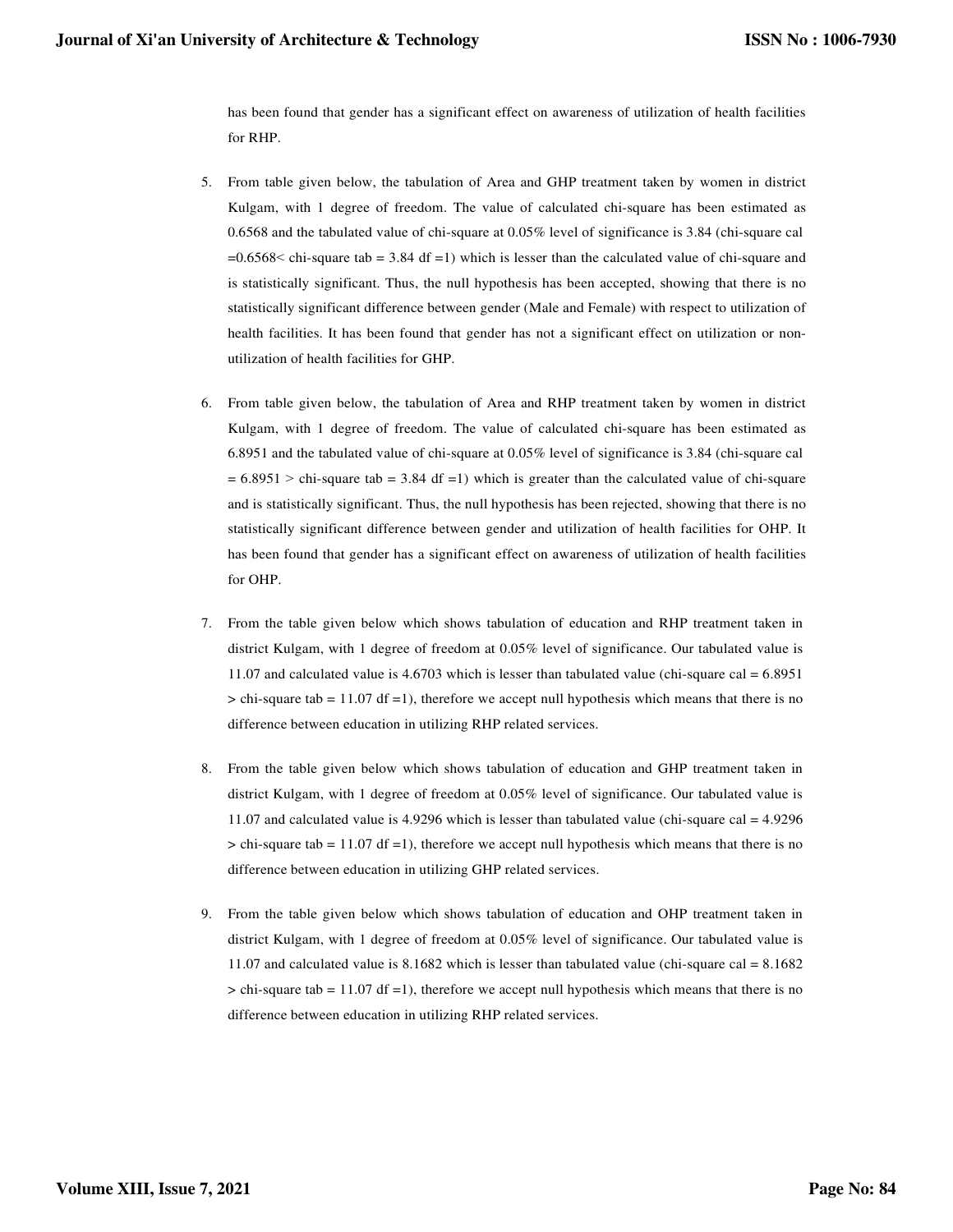Modelling{Binary Logistic Regression model}

The econometric model Specification

$$
Y_i = \beta_0 * X_i + \epsilon_i \dots \dots \dots \dots \dots \dots \dots \dots \dots \dots \dots \dots \dots 5.1
$$

 $Y_i$  = is the dependent Variable.

(This is a dichotomous variable  $1 = T$ reatment taken and  $0 =$  no Treatment)

 $\beta_{0=}$  is the vector of explanatory variables.

 $\beta_{0}$  is the vector of explanatory variables.<br> $X_{i}$  is the associated vector of parameter to be estimated and

 $E_i$ = error Term.

#### Binary Logistic

Regression ModelThe following equations of Binary Logistic

Regression model are

$$
logit(p) = \frac{p}{(1-p)} = \beta_0 + \beta * Area + \beta * Center + \beta * Education + Ei ... ...
$$
 (5.3)

Description of the study variables

| Variable                                                     | Description                                               |
|--------------------------------------------------------------|-----------------------------------------------------------|
| Model 1. RHP Treatment Taken<br>Model 2. GHP Treatment Taken | [1=Treatment Taken, 0=No Treatment Model 3. OHP Treatment |
| Taken                                                        |                                                           |
| Area                                                         | $l = Rural$ , $0 = Urban$                                 |
| Gender                                                       | $1 =$ Male, 0=Female                                      |
| Education                                                    | $1 = Up$ to 10th, 0=Higher Education                      |

In our study, we have used dependent variables RHP Treatment Taken, GHP Treatment Taken and OHP In our study, we have used dependent variables RHP Treatment Taken, GHP Treatment Taken and OHP<br>Treatment Taken, to check the probabilities of taking treatment or utilizing the health facilities for different categories of health problems among respondents of district Kulgam. Our dependent variables are dichotomous (1= Treatment Taken and 0= No Treatment). We have used Binary Logistic Regression Model to investigate or to check the determining factors responsible for taking treatment or utilizing health facilities. We have developed our econometric model to analyse the role of these variables in Taking Treatment for different categories dichotomous, whichdichotomous (1= Treatment Taken and 0= No Treatment). We have used Binary Logistic Reg<br>Model to investigate or to check the determining factors responsible for taking treatment or utilizing<br>facilities. We have developed ou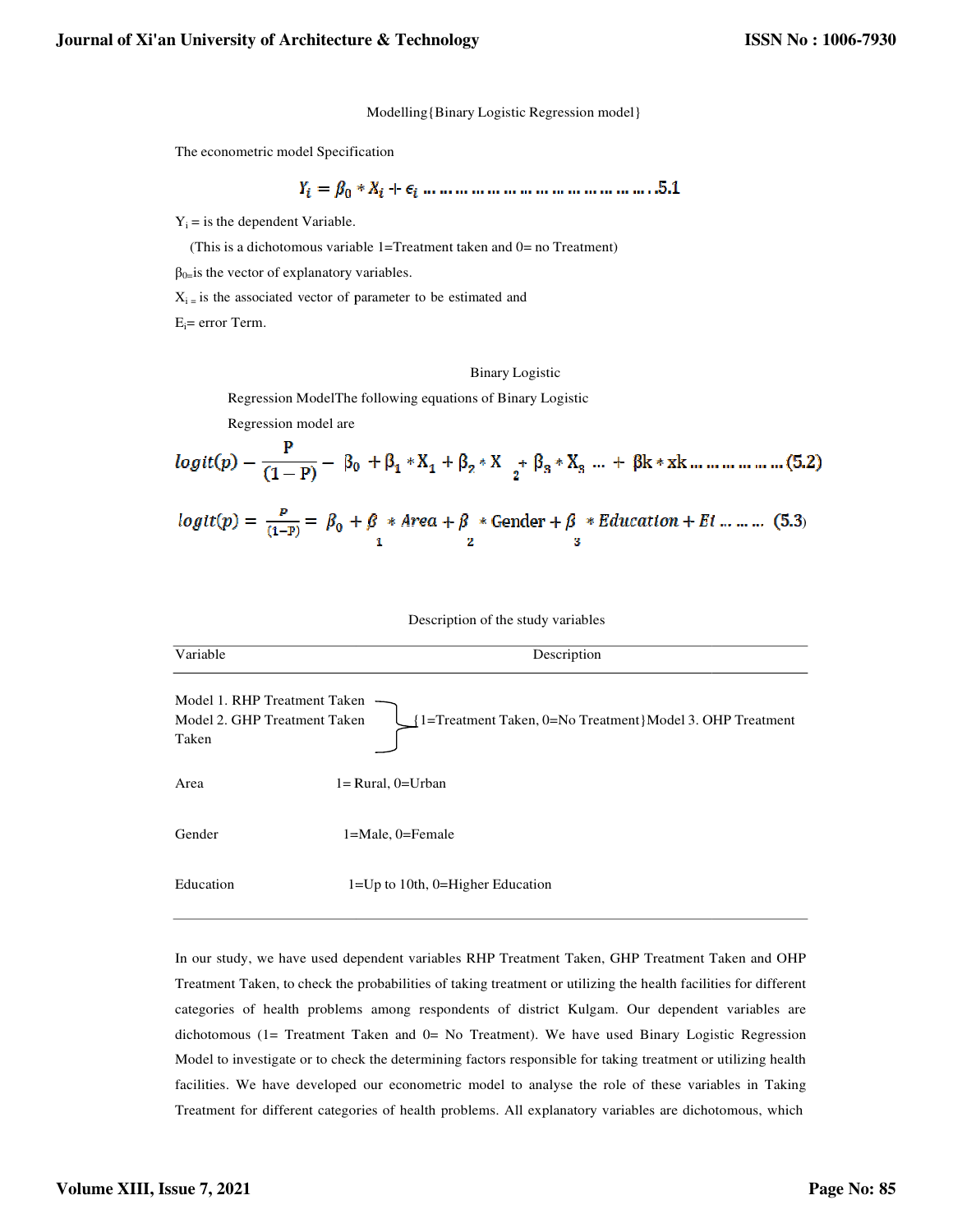are Area (1=Rural, 0=Urban), Gender (1=Male, 0=Female) and Education (1= up to 10, 0=Higher Education). The reference category taken in our model is considered the dichotomous value '1'

The Binary Logistic Regression Model, we have calculated Odd Ratio with the help of Stata 14 Software. We have used the command logistic for Odd Ratio Results and we used logit command to calculate coefficients. We have interpreted our results on the basis of Odd Ratio. Therefore, results for our Model are as follows:

Therefore, from the output results of logistic regression model with respect Area (1=Rural, 0=Urban), keeping 'Rural' as reference category, as per Odds ratio in respect to our reference category there are 0.44% of chances to 'Urban' people as compared to Rural people to take treatment for RHP. However, it has been found statistically insignificant at 5% level of significance. Similarly, in case of Education (1= up to 10, 0=Higher Education) keeping 'up to  $10^{th}$  as reference category, there are 0.26% of chances to higher education people as compared to education up to  $10<sup>th</sup>$  people to take treatment for RHP. It has been found statistically significant at 5% level of significance.

Model 1

$$
zi = \beta 1 + L1 + E1 + ui
$$
............ (5.3)

Where, Zi*= RHP as dependent variable*

*β1=constant* 

*L1=Area* 

*E1=Education* 

*ui= Error Term*

| <b>VARIABLES</b> | <b>Treatment Taken</b>                          | <b>Treatment Taken</b>                         |  |  |  |
|------------------|-------------------------------------------------|------------------------------------------------|--|--|--|
|                  | Dummy RHP                                       | Dummy RHP                                      |  |  |  |
|                  | $\{1 = \text{Treatment taken}, 0 = \text{No}\}$ | $\{1 = \text{Tredment taken}, 0 = \text{No}\}$ |  |  |  |
|                  | Treatment }                                     | Treatment }                                    |  |  |  |
|                  | Coefficients                                    | <b>Odd Ratios</b>                              |  |  |  |
| Area             | $-0.803$                                        | 0.447                                          |  |  |  |
|                  | (0.190)                                         | (0.190)                                        |  |  |  |
|                  |                                                 |                                                |  |  |  |
| Education        | $-1.357**$                                      | 0.257                                          |  |  |  |
|                  | (0.046)                                         | (0.046)                                        |  |  |  |
|                  |                                                 |                                                |  |  |  |
| Constant         | 0.506                                           | 1.658                                          |  |  |  |
|                  | (0.277)                                         | (0.277)                                        |  |  |  |
|                  |                                                 |                                                |  |  |  |
| Observations     | 50                                              | 50                                             |  |  |  |
| R-Squared        | 0.951                                           | 0.951                                          |  |  |  |
|                  |                                                 |                                                |  |  |  |

Standard errors in parentheses \*\*\* p<0.01, \*\* p<0.05, \* p<0.1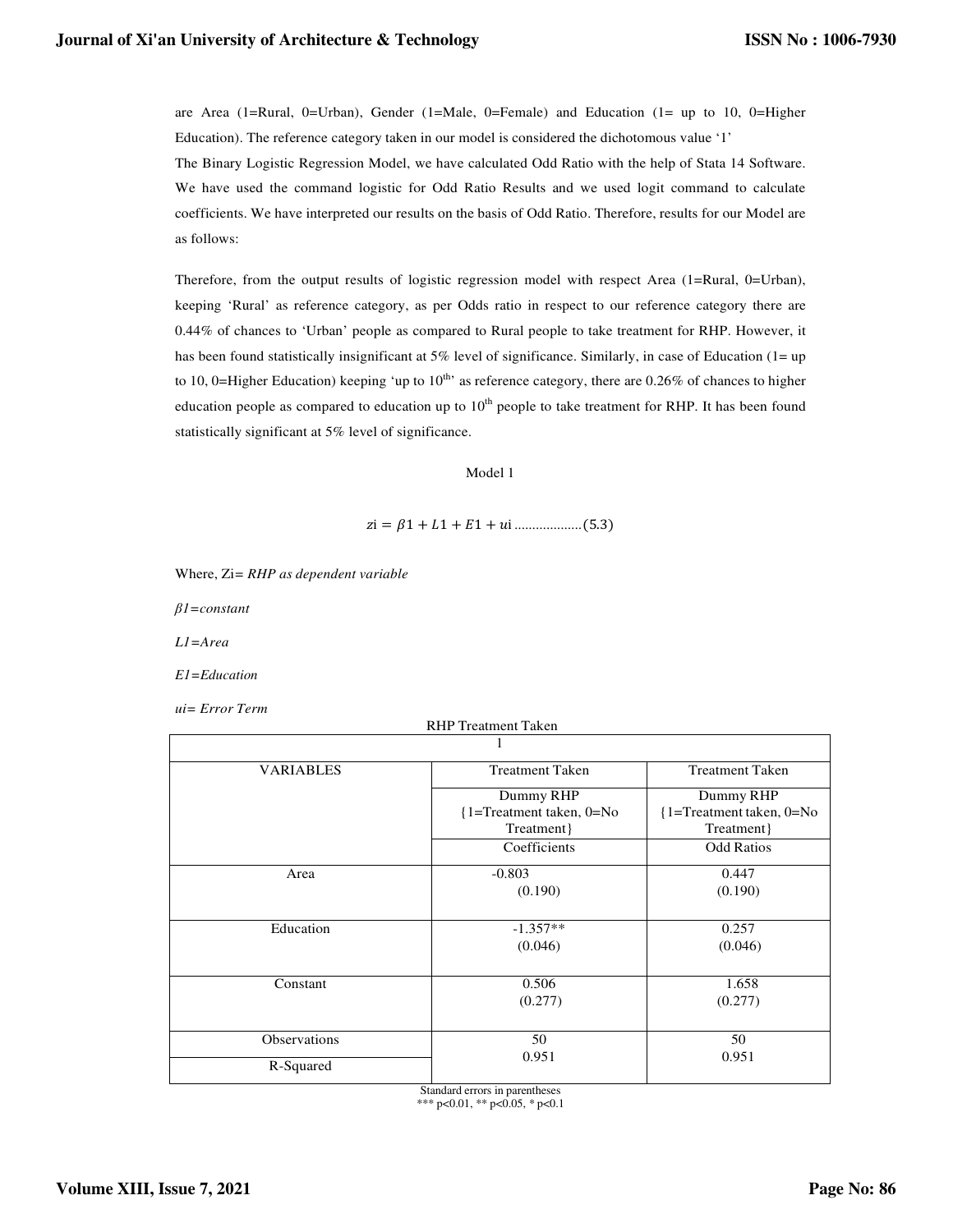The output results of logistic regression model with respect Area (1=Rural, 0=Urban), keeping 'Rural' as reference category, as per Odds ratio in respect to our reference category there are 0.22% of chances to 'Urban' people as compared to Rural people to take treatment for GHP. However, it has been found statistically significant at 5% level of significance. Similarly, in case of Gender (1= Male, 0= Female), keeping male as reference category, there are 0.73% chances for Female to take treatment for GHP, however it has been found statistically insignificant at 5% level of significance. Whereas, in case of Education (1= up to 10, 0=Higher Education) keeping 'up to  $10^{th}$ ' as reference category, there are 2.12% of chances to higher education people as compared to education up to 10<sup>th</sup> people to take treatment for GHP. It has been found statistically insignificant at 5% level of significance.

> Model 2 i = 1 + 1 + 1 + 1 + i .................. (5.4)

Where, Ki*= GHP as dependent variable*

*β1=constant* 

*A1=Area* 

*G1=Gender* 

*E1=Education* 

*ui= Error Term*

| $\overline{2}$   |                                   |                                |  |  |
|------------------|-----------------------------------|--------------------------------|--|--|
| <b>VARIABLES</b> | <b>Treatment Taken</b>            | <b>Treatment Taken</b>         |  |  |
|                  | Dummy GHP                         | Dummy GHP                      |  |  |
|                  | $\{1 = Treatment taken, 0 = No\}$ | $\{1 = T$ reatment taken, 0=No |  |  |
|                  | Treatment }                       | Treatment }                    |  |  |
|                  | Coefficients                      | <b>Odd Ratios</b>              |  |  |
| Area             | $-1.511***$                       | 0.221                          |  |  |
|                  | (0.001)                           | (0.001)                        |  |  |
| Gender           | $-0.315$                          | 0.729                          |  |  |
|                  | (0.471)                           | (0.471)                        |  |  |
| Education        | 0.748                             | 2.11                           |  |  |
|                  | (0.119)                           | (0.119)                        |  |  |
| Constant         | 0.301                             | 1.351                          |  |  |
|                  | (0.438)                           | (0.438)                        |  |  |
|                  |                                   |                                |  |  |
| Observations     | 100                               | 100                            |  |  |
| R Square         | 0.1025                            | 0.1025                         |  |  |

Standard errors in parentheses \*\*\* p<0.01, \*\* p<0.05, \* p<0.1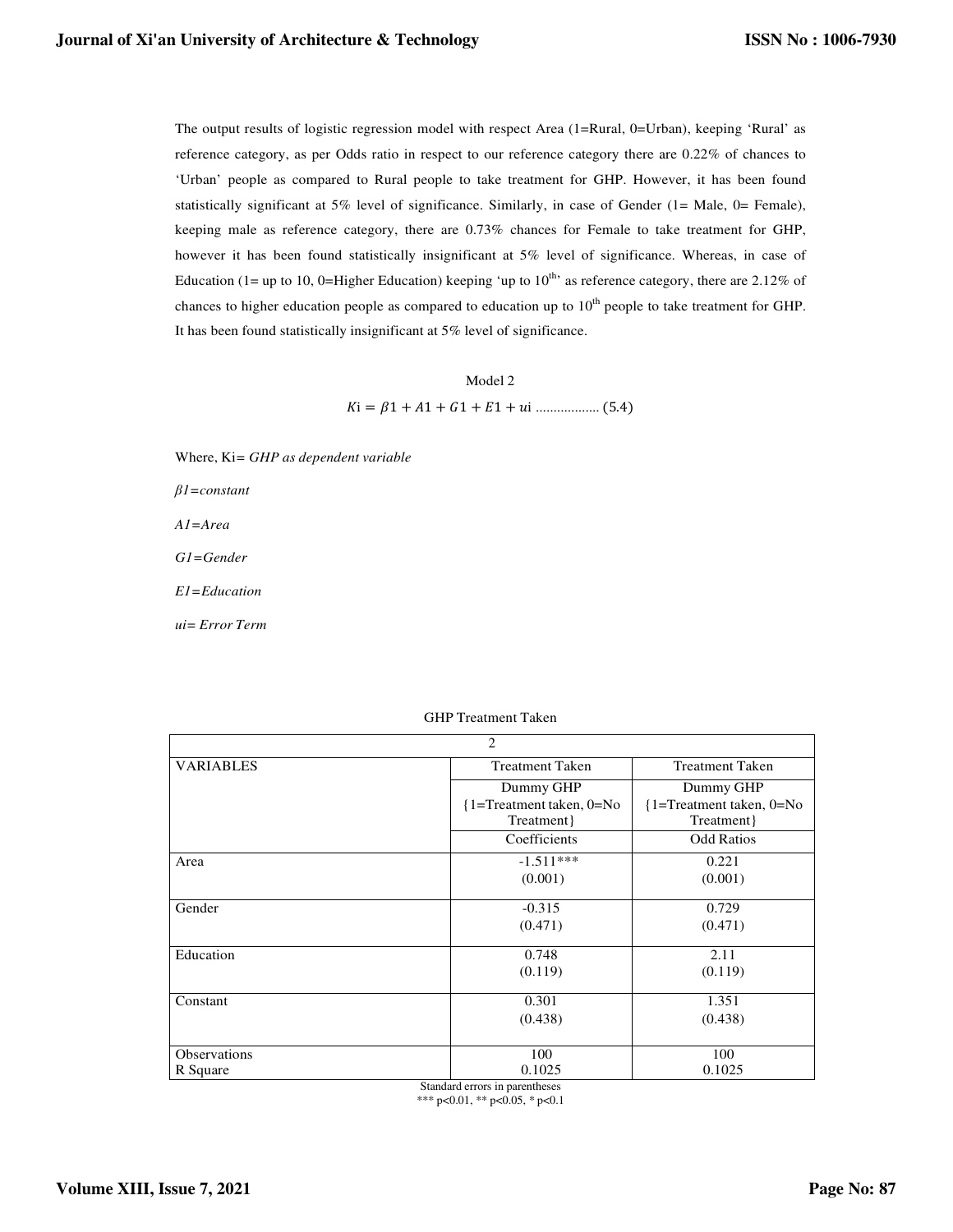And lastly, the output results of logistic regression model with respect Area (1=Rural, 0=Urban), keeping 'Rural' as reference category, as per Odds ratio in respect to our reference category there are 0.51% of chances to 'Urban' people as compared to Rural people to take treatment for OHP. However, it has been found statistically insignificant at 5% level of significance. Similarly, in case of Gender (1= Male, 0= Female), keeping male as reference category, there are 0.34% chances for Female to take treatment for OHP, however it has been found statistically significant at 5% level of significance. Whereas, in case of Education (1= up to 10, 0=Higher Education) keeping 'up to  $10^{th}$ ' as reference category, there are 1.56% of chances to higher education people as compared to education up to 10<sup>th</sup> people to take treatment for OHP. It has been found statistically insignificant at 5% level of significance.

### Model 3

i = 1 + 1 + 1 + W1 + i ................... (5.5)

Where, Qi*= OHP as dependent variable*

*β1=constant* 

*T1=Area* 

*R1=Gender* 

*W1=Education* 

*ui= Error Term*

## OHP Treatment Taken

| 3                |                                                 |                                      |  |  |
|------------------|-------------------------------------------------|--------------------------------------|--|--|
| <b>VARIABLES</b> | <b>Treatment Taken</b>                          | <b>Treatment Taken</b>               |  |  |
|                  | Dummy OHP                                       | Dummy OHP                            |  |  |
|                  | $\{1 = \text{Treatment taken}, 0 = \text{No}\}$ | $\{1 = \text{Tr}$ atment taken, 0=No |  |  |
|                  | Treatment}                                      | Treatment}                           |  |  |
|                  | Coefficients                                    | <b>Odd Ratios</b>                    |  |  |
| Area             | $-0.679$                                        | 0.507                                |  |  |
|                  | (0.116)                                         | (0.116)                              |  |  |
|                  |                                                 |                                      |  |  |
| Gender           | $-1.088**$                                      | 0.337                                |  |  |
|                  | (0.011)                                         | (0.011)                              |  |  |
|                  |                                                 |                                      |  |  |
| Education        | 0.449                                           | 1.566                                |  |  |
|                  | (0.329)                                         | (0.329)                              |  |  |
| Constant         | 0.429                                           | 1.535                                |  |  |
|                  | (0.266)                                         | (0.266)                              |  |  |
|                  |                                                 |                                      |  |  |
| Observations     | 100                                             | 100                                  |  |  |
| R Square         | 0.0739                                          | 0.0739                               |  |  |